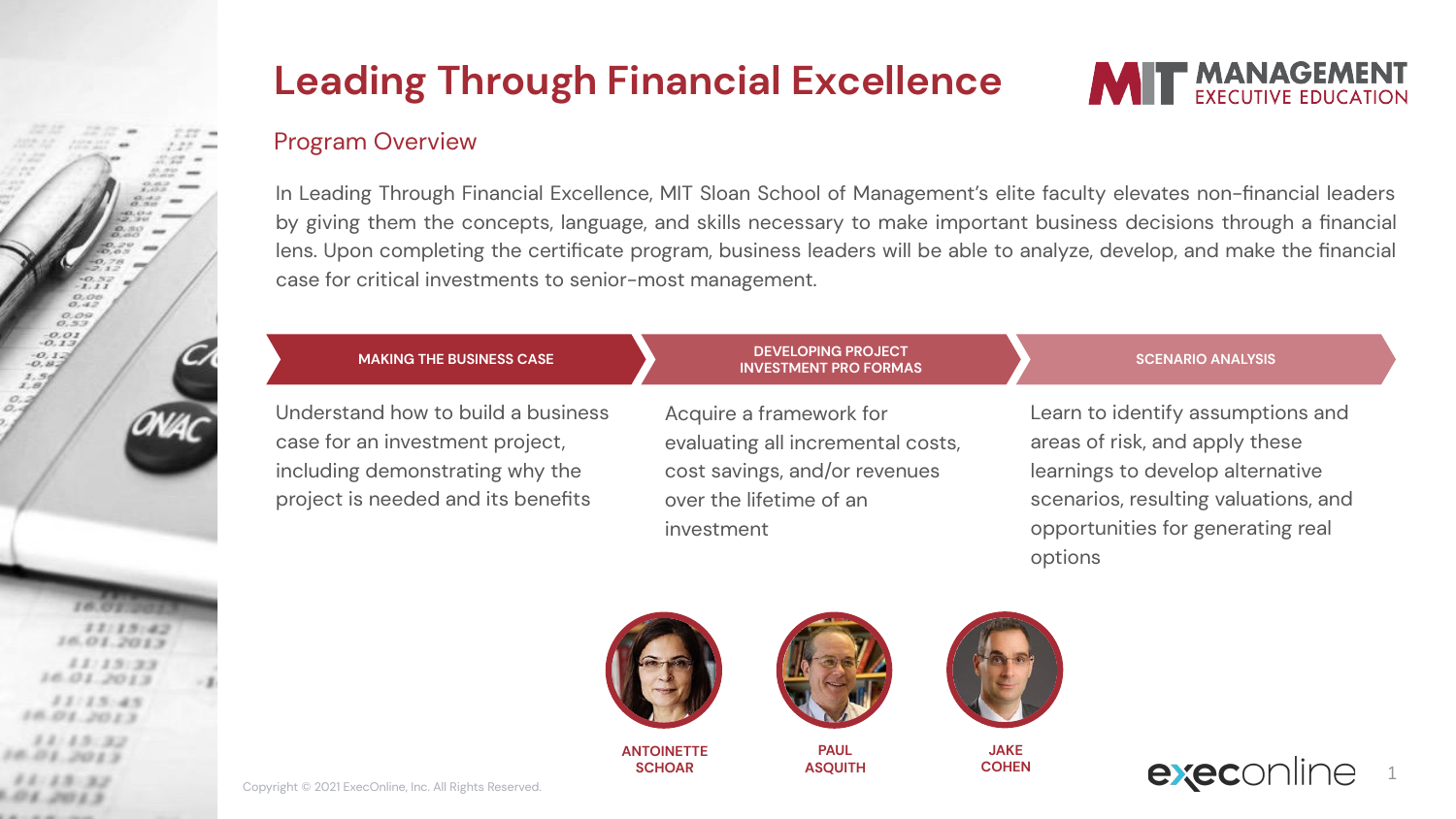

## Key Conceptual Models

- **Making the Business Case: Tactics for building a** business case around an investment to the senior-most audience.
- **Real Options:** Maximizing expected value by staging the timing/structure of investments in a way that expands flexibility, limits downside risk, and postpones commitments based on information that emerges over time.
- **Scenario Analysis: Identification of uncertain** assumptions in an investment to generate alternative scenarios, and estimating probabilities for each scenario to derive expected value.

### Additional Program Features

- **Financial Ratios:** Measuring attributes such as profitability, efficiency, liquidity, and solvency, and applying them to critical business decisions.
- **Capital Budgeting:** Techniques for rigorously valuing investment opportunities to make sound decisions about capital allocation.
- **Cost of Capital: Principles and methods for** quantifying the relative risks for new investments.



**MIT MANAGEMENT**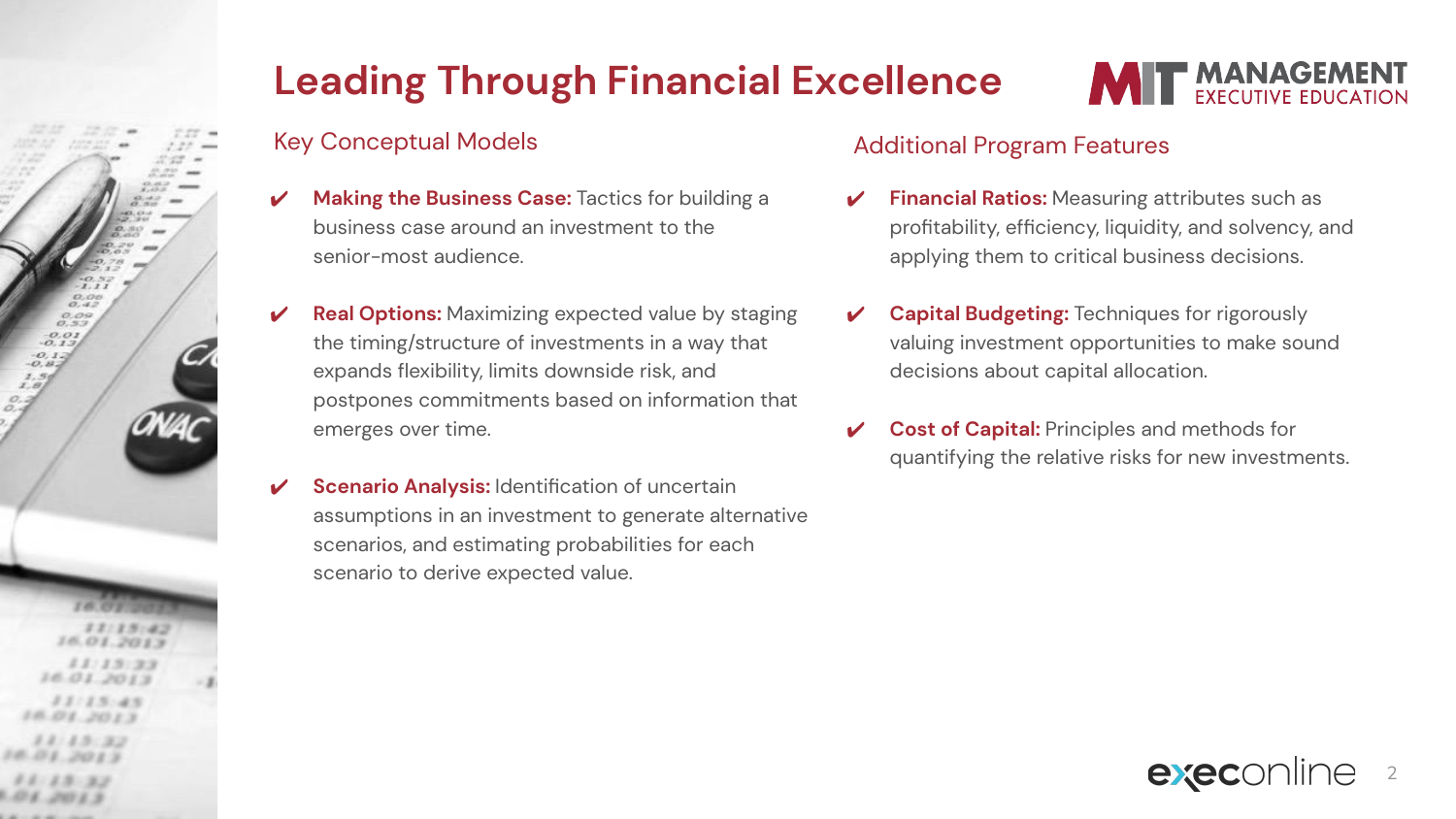



### Curriculum: Week by Week

### **MODULE LECTURES [VIDEOS] KEY LEARNING One: Introduction to Financial Statements** Video Lectures: 40 Minutes Assignments: 90-120 Minutes • The Balance Sheet • The Income Statement • The Statement of Cash Flows and Connections • Ratio Analysis: Introduction Professor Jacob Cohen explains how to read and interpret key financial statements - the Balance Sheet, Income Statement, and Statement of Cash Flows. He explains how profits are generated, the distribution of assets within a firm, the sources of company funds, and the uses of those funds. Professor Cohen also introduces key financial ratios and how to construct them in order to diagnose the financial health of your business. **Two: Capital Budgeting** Video Lectures:30 Minutes Assignments: 45-60 Minutes Live Virtual Events: 90 Minutes • The Time Value of Money • Net Present Value • Internal Rate of Return • Payback Period and Discounted Payback Period Professor Cohen introduces common tools used for project and business valuation in order to make capital budgeting decisions. Emphasis is applied in computing Net Present Value, the preferred method of financial valuation. You will eventually calculate Net Present Value to generate a valuation of your own investment project. **Three: Analyzing Business Financials & Generating Projections** Video Lectures: 50 Minutes Assignments: 90-120 Minutes • PIPES Financials • PIPES Sources and Uses of Funds • PIPES Cash Cycle Forecasting • PIPES Needs In this module, you'll be introduced to PIPES, a fast growing plumbing supply business, that is nevertheless losing money. Professor Paul Asquith uses this compelling case to demonstrate the use of ratio analysis to diagnose the company's financial challenges and generate projections to model the possible solutions. He explains how to determine the company's profitability, the sources and uses of funds within the business, and how the company's debt situation is impacting its overall performance. **Four: Free Cash Flows & Valuation** Video Lectures: 38 Minutes Assignments: 90-120 Minutes Live Virtual Events: 90 Minutes • Free Cash Flows to the Firm • Calculating Cash Flows • Valuing Companies and Projects • Terminal Value Professor Asquith digs even deeper into project and company valuation methods. He introduces how to generate free cash flows to the firm and the future revenue or cost savings projections that account for details such as tax impacts, depreciation, and working capital. You'll also learn how to generate a Terminal Value for your project, the expected value of your project beyond your initial projection period, and how to integrate that figure into your Net Present Value calculation. **Five: Scenario Analysis & Real Options** Video Lectures: 50 Minutes Assignments: 120 Minutes • Scenario Analysis and Real Option Valuation • Turbo Widgets Scenarios • Turbo Widgets eNPV Calculations • Decision Analytic Approach risk and uncertainty in valuation calculations by walking through the key steps in Scenario Analysis. She also to further mitigate risk by gathering data during initial project stages and adjusting the project accordingly. **Six: Cost of Capital** Video Lectures: 35 Minutes Assignments: 90-120 Minutes Live Virtual Events: 90 Minutes • Introduction to Cost of Capital • Market Risk Premium • Capital Asset Pricing Model • Weighted Average Cost of Capital While you will have been using a Cost of Capital figure throughout the program to compute your project valuation, Professor Schoar now provides valuable context on how finance professionals think about cost of capital, risk premiums that go into computing cost of capital for a given market, and how this translates into a Cost of Capital figure for an individual firm.

\* Module = 1 Week \*\*Live Events may be subject to change NOTE: Orientation Pre-Requisite Work (90 minutes) and Final Presentation at end of program (90 minutes). execonline 3

The basis of financial valuation is a prediction about the future, therefore, a solid valuation has to take into account key risks to a project's success. In this module, Professor Antoinette Schoar introduces how to account for business illustrates how to integrate a "real option" into your investment plan, a process of staged investment that allows you